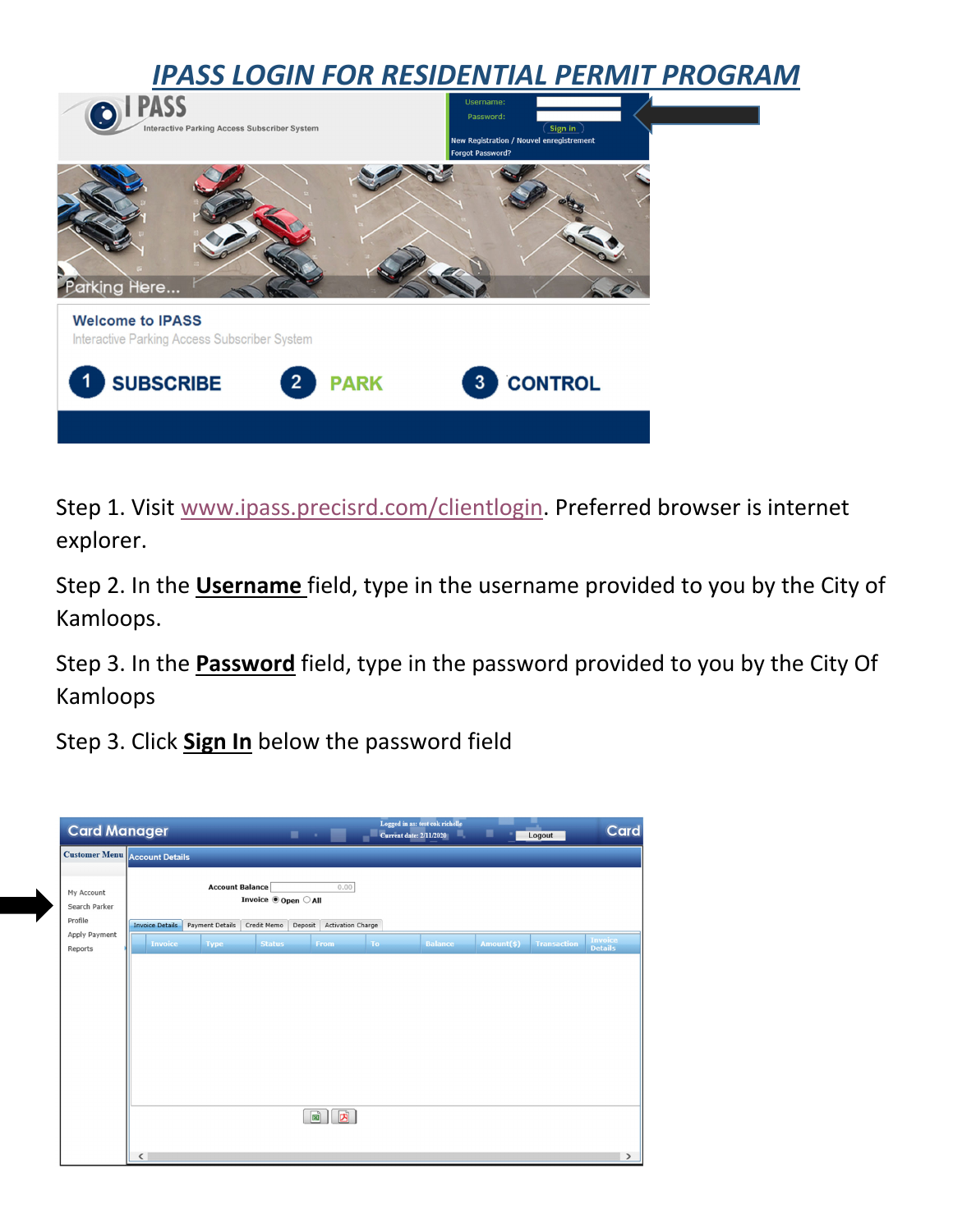## *IPASS LOGIN FOR RESIDENTIAL PERMIT PROGRAM*

Step 4. On the left hand side, click the option **Search Parker**

Step 5. In the **Card/Hangtag** field, enter your hangtag and click the magnifying glass to the right of the box. All four numbers have to be in there. (i.e. 0100)

| <b>Card Manager</b>      |                      |                  | $\mathbf{r}$     | Logged in as: test cok richelle<br><b>Current date: 2/11/2020</b> | ▬                                    | Logout             |
|--------------------------|----------------------|------------------|------------------|-------------------------------------------------------------------|--------------------------------------|--------------------|
| <b>Customer Menu</b>     | <b>Search Parker</b> |                  |                  |                                                                   | $\boxed{\mathbf{B}}$<br>$\mathbf{E}$ |                    |
|                          | <b>Search Parker</b> |                  |                  |                                                                   |                                      |                    |
| My Account               | First Name           | Last Name        |                  | Card/HangTag                                                      | $\mathbb{Q}$                         |                    |
| Search Parker            |                      |                  |                  |                                                                   |                                      |                    |
| Profile                  | <b>First Name</b>    | <b>Last Name</b> | <b>Card Type</b> | <b>CardNumber</b>                                                 | <b>Site Name</b>                     | <b>Card Status</b> |
| Apply Payment<br>Reports | test cok             | richelle         | HangTag          | 0701                                                              | CoK - 100 Block Battle<br>Street     | Active             |
|                          |                      |                  |                  |                                                                   |                                      |                    |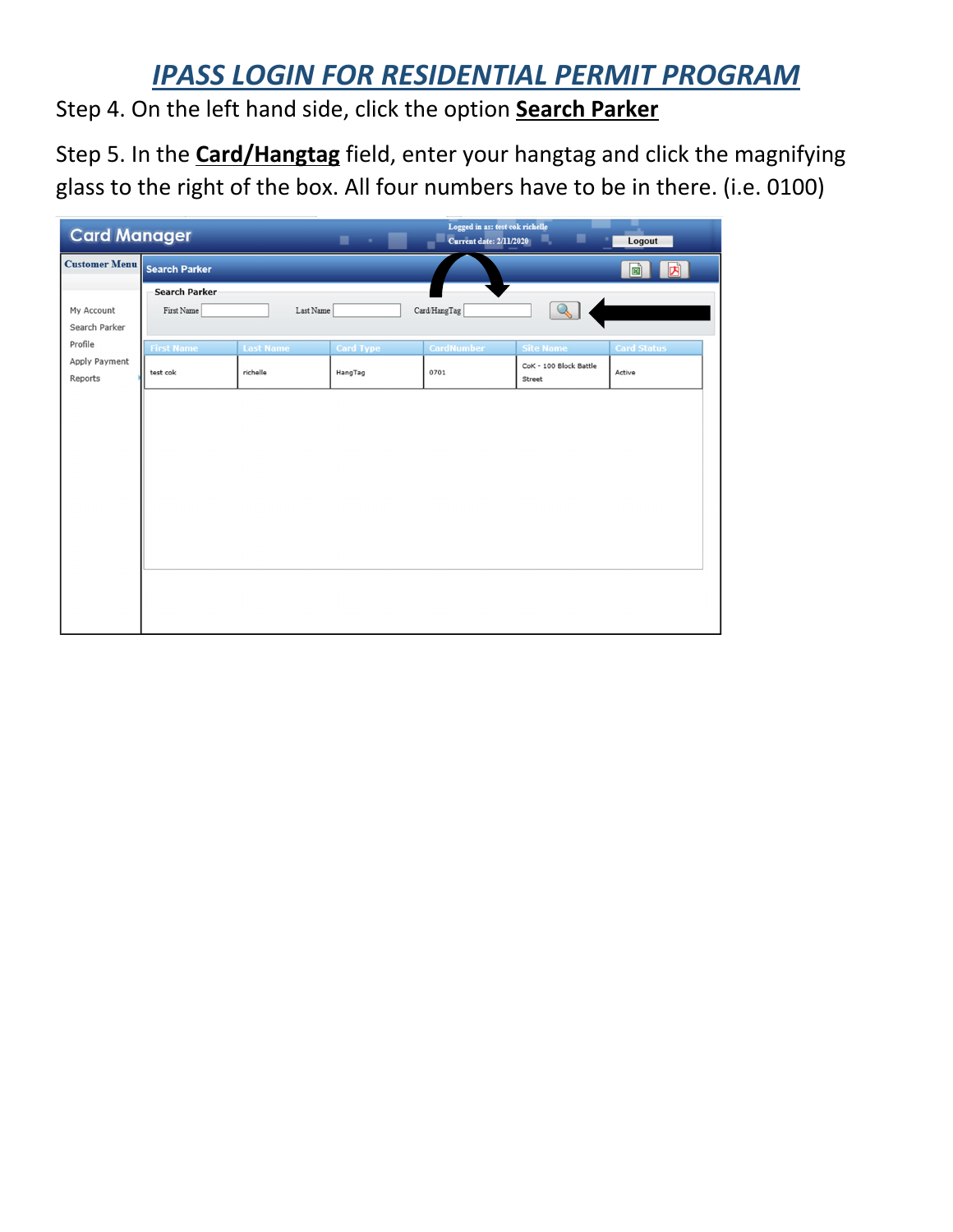## *IPASS LOGIN FOR RESIDENTIAL PERMIT PROGRAM*

Step 6. The page will display a list of details associated with that hangtag number. Double click the field with your information in it to open the details.

| <b>Card Manager</b>                 |                                                                 |                              | . .                         | Logged in as: test cok richelle<br><b>Current date: 2/11/2020</b> | ▬                                                    | Logout                       |  |  |  |
|-------------------------------------|-----------------------------------------------------------------|------------------------------|-----------------------------|-------------------------------------------------------------------|------------------------------------------------------|------------------------------|--|--|--|
| <b>Customer Menu</b> Search Parker  |                                                                 |                              |                             |                                                                   |                                                      | 回<br>$\mathbf{E}$            |  |  |  |
| My Account<br>Search Parker         | <b>Search Parker</b><br>Card/HangTag<br>First Name<br>Last Name |                              |                             |                                                                   |                                                      |                              |  |  |  |
| Profile<br>Apply Payment<br>Reports | <b>First Name</b><br>test cok                                   | <b>Last Name</b><br>richelle | <b>Card Type</b><br>HangTag | <b>CardNumber</b><br>0701                                         | <b>Site Name</b><br>CoK - 100 Block Battle<br>Street | <b>Card Status</b><br>Active |  |  |  |
|                                     |                                                                 |                              |                             |                                                                   |                                                      |                              |  |  |  |

Step 7. At the top there are two fields General and Vehicle Information.

## Click **Vehicle Information**

| <b>Card Manager</b>  |                            |                     |                                         | $\blacksquare$                                            |                            | Logged in as: test cok richelle<br><b>Current date: 2/11/2020</b> | ▦           | ▬                 | Logout           |  |  |
|----------------------|----------------------------|---------------------|-----------------------------------------|-----------------------------------------------------------|----------------------------|-------------------------------------------------------------------|-------------|-------------------|------------------|--|--|
| <b>Customer Menu</b> | <b>Edit Parker</b>         |                     |                                         |                                                           |                            |                                                                   |             |                   |                  |  |  |
|                      | General                    | Vehicle Information |                                         |                                                           |                            |                                                                   |             |                   |                  |  |  |
| My Account           | *Card Number 0701          |                     |                                         |                                                           |                            | $\boxed{2}$<br>H                                                  |             |                   |                  |  |  |
| Search Parker        |                            | Title None          |                                         |                                                           |                            | Employee #                                                        |             |                   |                  |  |  |
| Profile              | *First Name test cok       |                     |                                         |                                                           |                            | *Last Name richelle                                               |             |                   |                  |  |  |
| Apply Payment        | Suffix None<br>Gender Male |                     |                                         |                                                           |                            |                                                                   |             |                   |                  |  |  |
| Reports              | Address1                   |                     |                                         |                                                           |                            |                                                                   |             |                   |                  |  |  |
|                      | Address2                   |                     |                                         |                                                           |                            |                                                                   |             |                   |                  |  |  |
|                      | Zip/Postal                 |                     |                                         |                                                           |                            | City                                                              |             | State/Province AB |                  |  |  |
|                      | Country<br>Office Phone    |                     |                                         |                                                           |                            | Cell                                                              |             | Fax               |                  |  |  |
|                      | Email                      |                     |                                         |                                                           |                            |                                                                   |             |                   |                  |  |  |
|                      | Activation                 |                     | $\circ$                                 |                                                           | Deposit<br>$\circ$         |                                                                   |             |                   |                  |  |  |
|                      | Charge                     |                     |                                         | <b>Reactivation</b><br><b>Activation</b><br><b>Expiry</b> |                            |                                                                   |             |                   |                  |  |  |
|                      |                            |                     | <b>Site Name</b>                        | <b>Status</b>                                             | <b>Tariff Name</b>         | <b>Date</b>                                                       | <b>Date</b> | <b>Date</b>       | <b>Time Zone</b> |  |  |
|                      |                            | $\checkmark$        | CoK - 100 Block<br><b>Battle Street</b> | <b>Active</b>                                             | 100 Block Battle<br>Street | 2/11/2020                                                         | 2/11/2020   | 1/1/2038          | <b>ACTIVE</b>    |  |  |
|                      | Site List                  |                     |                                         |                                                           |                            |                                                                   |             |                   |                  |  |  |
|                      |                            |                     |                                         |                                                           |                            |                                                                   |             |                   |                  |  |  |
|                      |                            |                     |                                         |                                                           |                            |                                                                   |             |                   |                  |  |  |
|                      |                            |                     |                                         |                                                           |                            |                                                                   |             |                   |                  |  |  |
|                      |                            |                     |                                         |                                                           |                            |                                                                   |             |                   |                  |  |  |
|                      |                            |                     |                                         |                                                           |                            |                                                                   |             |                   |                  |  |  |
|                      |                            |                     |                                         | <b>Save</b>                                               |                            | Cancel                                                            |             |                   |                  |  |  |
|                      |                            |                     |                                         |                                                           |                            |                                                                   |             |                   |                  |  |  |
|                      |                            |                     |                                         |                                                           |                            |                                                                   |             |                   |                  |  |  |
|                      |                            |                     |                                         |                                                           |                            |                                                                   |             |                   |                  |  |  |